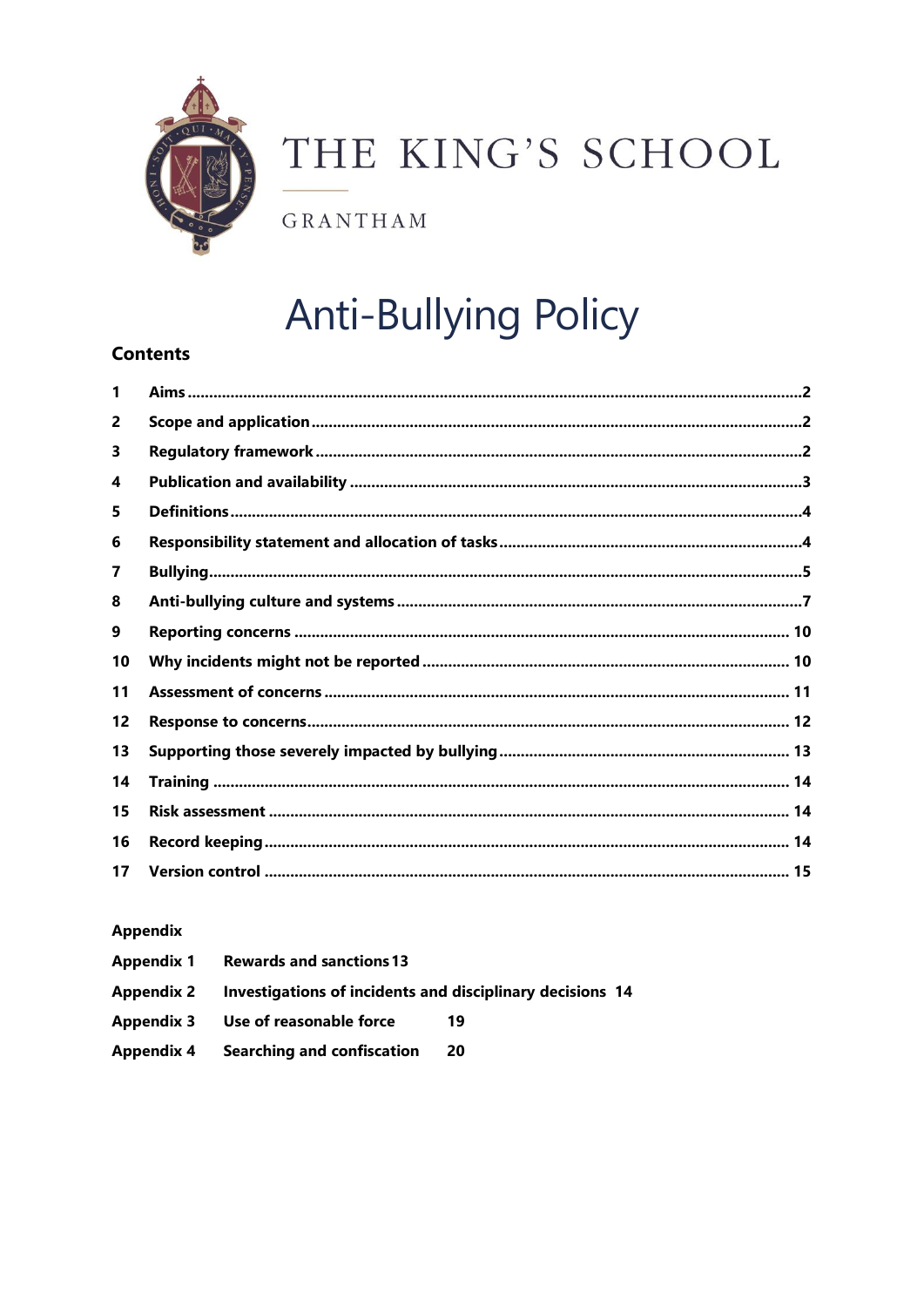#### <span id="page-1-0"></span>1 **Aims**

- 1.1 This is the Anti-Bullying Policy of the King's School (**Academy**).
- 1.2 The aims of this policy are:
	- 1.2.1 to actively promote and safeguard the welfare of pupils at the Academy;
	- 1.2.2 to maintain and drive a positive and supportive culture among all pupils and staff throughout the Academy;
	- 1.2.3 to prevent bullying, detect it when it occurs, and respond to it appropriately on a case-by-case basis;
	- 1.2.4 to help to promote a culture of safety, equality and protection.

#### <span id="page-1-1"></span>2 **Scope and application**

- 2.1 This policy applies to the whole Academy.
- 2.2 This policy applies at all times when the pupil is:
	- 2.2.1 in or at the Academy;
	- 2.2.2 representing the Academy or wearing school uniform;
	- 2.2.3 travelling to or from the Academy;
	- 2.2.4 on Academy organised trips;
	- 2.2.5 associated with the Academy at any time;
	- 2.2.6 in the care of the Academy, or not and the Academy becomes aware of an incident of bullying.
- 2.3 This policy shall also apply to pupils at all times and places in circumstances where failing to apply this policy may:
	- 2.3.1 affect the health, safety or well-being of a member of the school community or a member of the public;
	- 2.3.2 have repercussions for the orderly running of the Academy; or
	- 2.3.3 bring the Academy into disrepute.

#### <span id="page-1-2"></span>3 **Regulatory framework**

- 3.1 This policy has been prepared to meet the Academy's responsibilities under:
	- 3.1.1 Education (Independent School Standards) Regulations 2014;
	- 3.1.2 Education and Skills Act 2008;
	- 3.1.3 Children Act 1989;
	- 3.1.4 Data Protection Act 2018 and UK General Data Protection Regulation (**UK GDPR**); and
	- 3.1.5 Equality Act 2010.
- 3.2 This policy has regard to the following guidance and advice: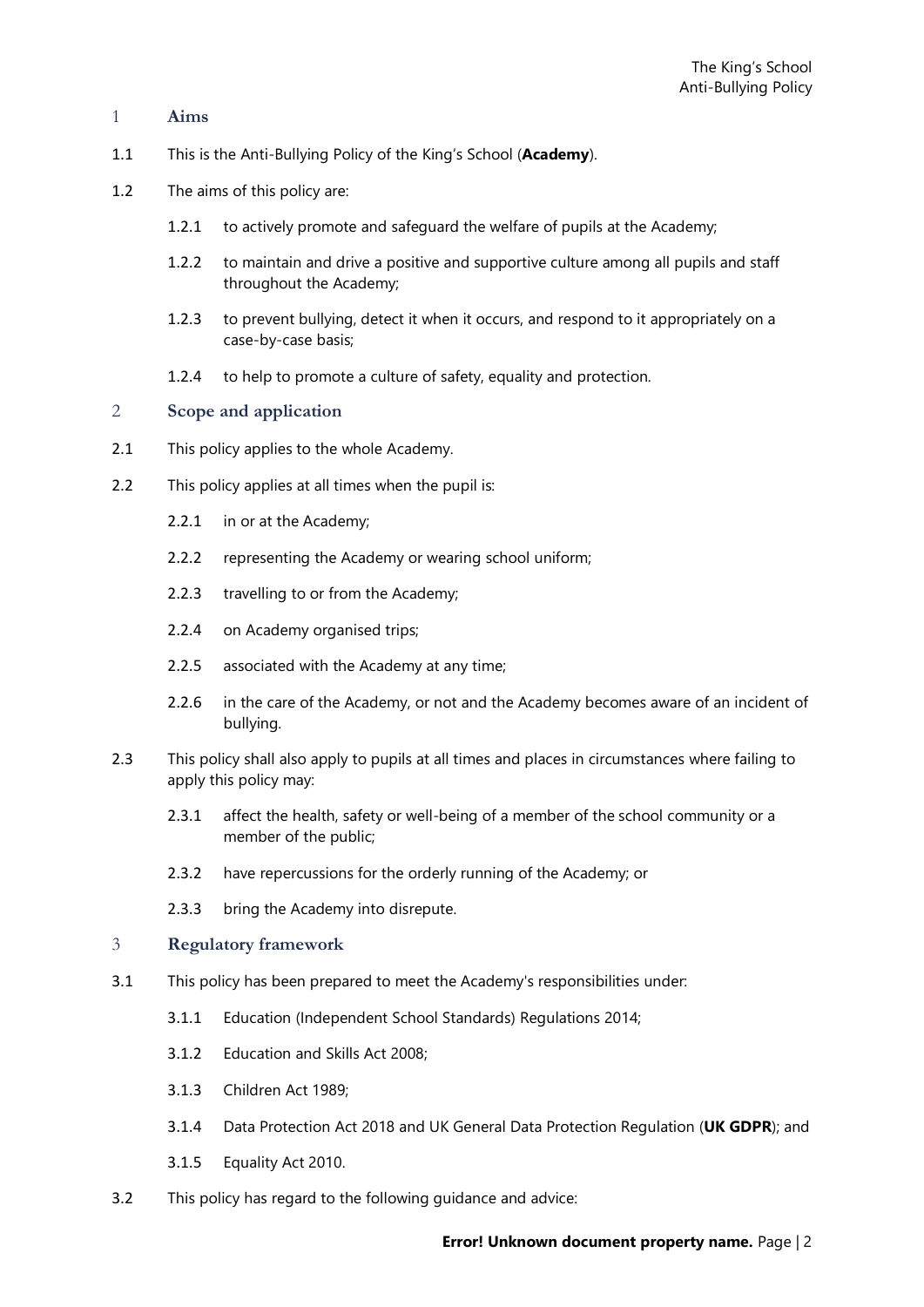- 3.2.1 Keeping children safe in [education](https://www.gov.uk/government/publications/keeping-children-safe-in-education--2) (DfE, September 2021); (**KCSIE**)
- 3.2.2 Working together to [safeguard](https://www.gov.uk/government/publications/working-together-to-safeguard-children--2) children (DfE, July 2018, as amended December 2020) (**WTSC**);
- 3.2.3 Information sharing: advice for practitioners providing [safeguarding](https://www.gov.uk/government/publications/safeguarding-practitioners-information-sharing-advice) services to [children,](https://www.gov.uk/government/publications/safeguarding-practitioners-information-sharing-advice) young people, parents and carers (HM Government, July 2018);
- 3.2.4 Preventing and tackling bullying: Advice for [Headteachers,](https://www.gov.uk/government/publications/preventing-and-tackling-bullying) staff and governing bodies (DfE, July [2017\);](https://www.gov.uk/government/publications/preventing-and-tackling-bullying)
- 3.2.5 [Cyberbullying:](https://www.gov.uk/government/publications/preventing-and-tackling-bullying) advice for Headteachers and school staff (DfE, November 2014);
- 3.2.6 How can we stop [prejudice-based](https://www.equalityhumanrights.com/en/advice-and-guidance/how-can-we-stop-prejudice-based-bullying-schools) bullying in schools? (Equality and Human Rights Commission);
- 3.2.7 Sexual violence and sexual [harassment](https://www.gov.uk/government/publications/sexual-violence-and-sexual-harassment-between-children-in-schools-and-colleges) between children in schools and colleges (DfE, [May](https://www.gov.uk/government/publications/sexual-violence-and-sexual-harassment-between-children-in-schools-and-colleges) 2018);
- 3.2.8 Sharing nudes and [semi-nudes:](https://www.gov.uk/government/publications/sharing-nudes-and-semi-nudes-advice-for-education-settings-working-with-children-and-young-people/sharing-nudes-and-semi-nudes-advice-for-education-settings-working-with-children-and-young-people#sec2) advice for education settings working with children and young [people](https://www.gov.uk/government/publications/sharing-nudes-and-semi-nudes-advice-for-education-settings-working-with-children-and-young-people/sharing-nudes-and-semi-nudes-advice-for-education-settings-working-with-children-and-young-people#sec2) (DCMS and UKCIS, December 2020)
- 3.2.9 Searching, screening and [confiscation:](https://www.gov.uk/government/publications/searching-screening-and-confiscation) advice for schools (DfE, January 2018);
- 3.2.10 Advice and [guidance: How](https://www.equalityhumanrights.com/en/advice-and-guidance/how-can-we-stop-prejudice-based-bullying-schools) can we stop prejudice based bullying in schools (Equality and Human Rights Commission); and
- 3.2.11 [Relationships](https://www.gov.uk/government/publications/relationships-education-relationships-and-sex-education-rse-and-health-education) education, relationships and sex education (RSE) and health education (DfE, June 2019).
- 3.3 The following policies, procedures and resource materials are relevant to this policy:
	- 3.3.1 Behaviour and Discipline Policy;
	- 3.3.2 Risk Assessment Policy for Pupil Welfare;
	- 3.3.3 Acceptable Use Policy for Pupils;
	- 3.3.4 Online Safety Policy;
	- 3.3.5 Safeguarding and Child Protection Policy and procedures;
	- 3.3.6 Pupil Concerns and Complaints Policy;
	- 3.3.7 Special Educational Needs and Disability Policy;
	- 3.3.8 Equal Opportunities Policy;
	- 3.3.9 Policy on Smoking, Alcohol, and the Misuse of Drugs and Substances; and
	- 3.3.10 Relationships and Sex Education policy.

#### <span id="page-2-0"></span>4 **Publication and availability**

- 4.1 This policy is published on the Academy's website.
- 4.2 This policy is available in hard copy on request.
- 4.3 A copy of the policy is available for inspection from the PA to the Head Master during the school day.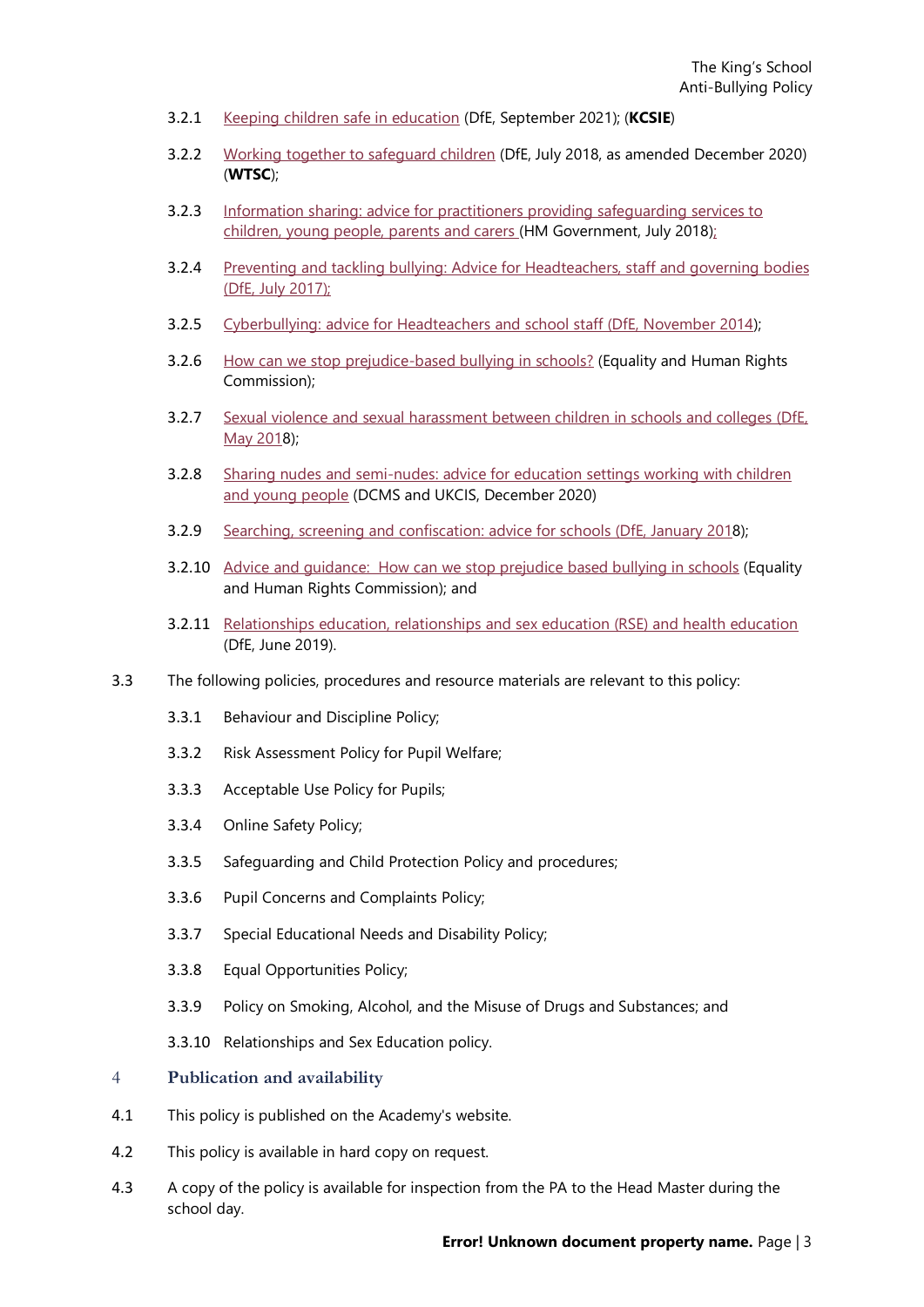4.4 This policy can be made available in large print or other accessible format if required.

#### <span id="page-3-0"></span>5 **Definitions**

- 5.1 Where the following words or phrases are used in this policy:
	- 5.1.1 References to the **Proprietor** are references to The King's School
	- 5.1.2 References to **Parent** or **Parents** means the natural or adoptive parents of the pupil (irrespective of whether they are or have ever been married, with whom the pupil lives, or whether they have contact with the pupil) as well as any person who is not the natural or adoptive parent of the pupil, but who has care of, or parental responsibility for, the pupil (e.g. legal guardian).
	- 5.1.3 References to **school days** mean Monday to Friday, when the Academy is open to pupils during term time. The dates of terms are published on the Academy's website.

#### <span id="page-3-1"></span>6 **Responsibility statement and allocation of tasks**

- 6.1 The Proprietor has overall responsibility for all matters which are the subject of this policy.
- 6.2 The Proprietor is aware of its duties under the Equality Act 2010 and the requirement under s.149 of the Equality Act 2010 to meet the Public Sector Equality Duty. This means in carrying out its functions, the Proprietor is required to have due regard to the need to:
	- 6.2.1 eliminate discrimination, harassment, victimisation and other conduct that is prohibited by the Act;
	- 6.2.2 advance equality of opportunity between people who share a protected characteristic and people who do not share it; and
	- 6.2.3 foster good relations across all characteristics between people who share a protected characteristic and people who do not share it.
- 6.3 Any action, decision or other application of this policy imposed on a pupil will be legal and proportionate. The action, decision or other application will be reasonable in all the circumstances and account will be taken of the pupil's age, any special educational needs or disability they may have, and any religious requirements affecting them.
- 6.4 The proprietor is aware that having due regard to the need to foster good relations between persons who share a relevant protected characteristic and persons who do not share it involves having due regard, in particular, to the need to—
	- (a) tackle prejudice; and
	- (b) promote understanding.
- 6.5 To ensure the efficient discharge of its responsibilities under this policy, the Proprietor has allocated the following tasks:

| <b>Task</b>                                                                      | <b>Allocated to</b> | When / frequency of review                                |
|----------------------------------------------------------------------------------|---------------------|-----------------------------------------------------------|
| Keeping the policy up to date<br>and compliant with the law and<br>best practice | Deputy Head Master  | As a minimum annually, ideally<br>termly, and as required |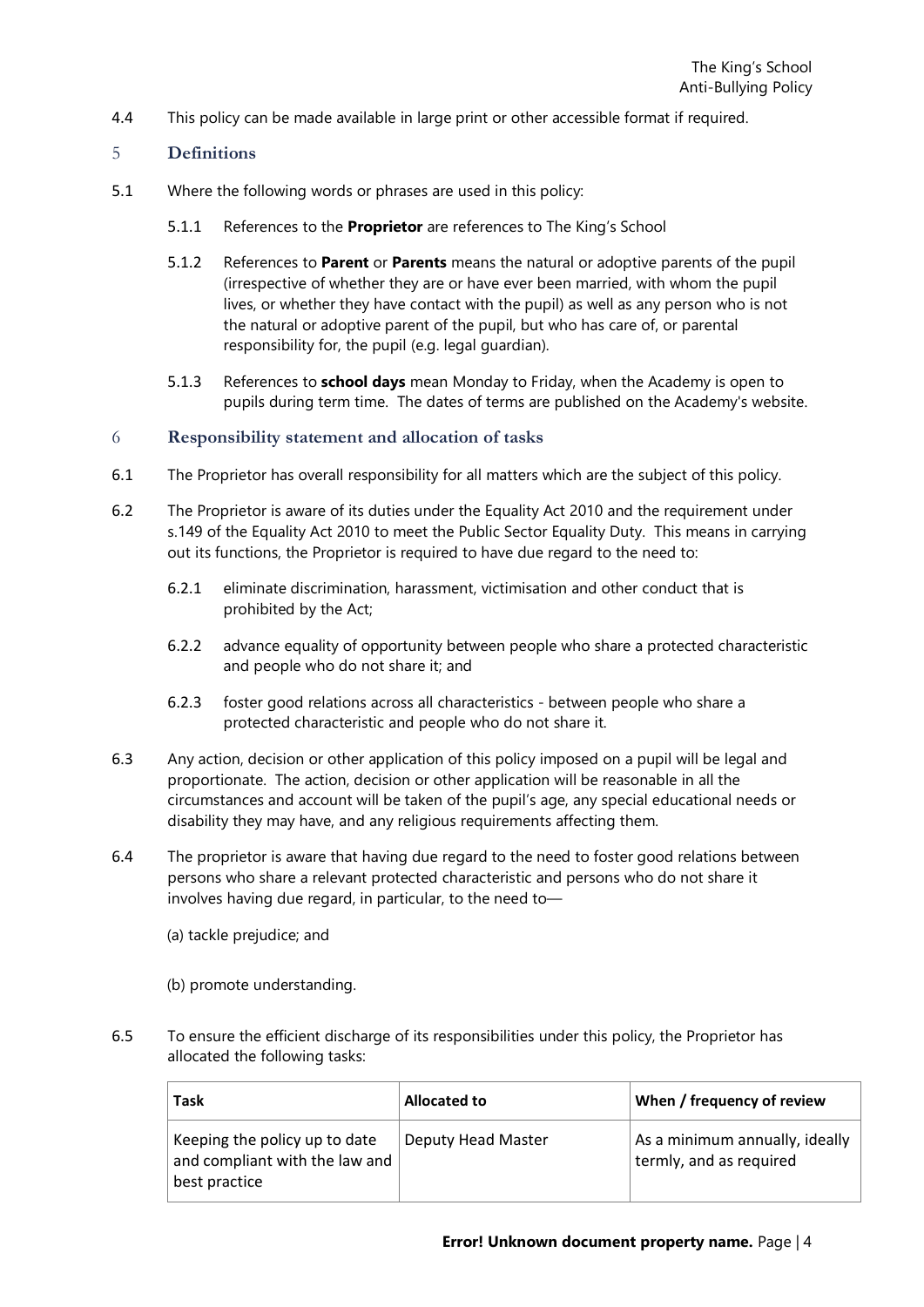| <b>Task</b>                                                                                                                                       | Allocated to       | When / frequency of review                                |
|---------------------------------------------------------------------------------------------------------------------------------------------------|--------------------|-----------------------------------------------------------|
| Monitoring the<br>implementation of the policy,<br>relevant risk assessments and<br>any action taken in response<br>and evaluating effectiveness  | Deputy Head Master | As a minimum annually, ideally<br>termly, and as required |
| Maintaining up to date records<br>of all information created in<br>relation to the policy and its<br>implementation as required by<br>the UK GDPR | <b>Head Master</b> | As required, and at least termly                          |
| Formal annual review                                                                                                                              | Proprietor         | As a minimum annually, and as<br>required                 |
| Overall responsibility for<br>content and implementation                                                                                          | Proprietor         | As a minimum annually                                     |

### <span id="page-4-0"></span>7 **Bullying**

- 7.1 Bullying is always unacceptable and will not be dismissed as being normal or as "banter" or simply "part of growing up". Bullying will not be tolerated by the Academy because:
	- 7.1.1 it is harmful to the person who is bullied, to those who engage in bullying behaviour, and those who support them, and can in some cases lead to lasting psychological damage and even suicide;
	- 7.1.2 it interferes with a pupil's right to enjoy their learning and leisure time free from intimidation;
	- 7.1.3 it is contrary to all our aims and values, our internal culture and the reputation of the Academy.
- 7.2 Bullying is behaviour by an individual or group, that intentionally hurts another individual or group either physically or emotionally. Bullying is often motivated by prejudice against particular groups. Bullying may be:
	- 7.2.1 **Physical**: hitting, kicking, pushing people around, spitting, or taking, damaging or hiding possessions
	- 7.2.2 **Verbal**: name-calling, gossiping, taunting, teasing, insulting, threatening or undermining, humiliating or demanding money
	- 7.2.3 **Non-verbal abuse**: hand signs or text messages (see also cyberbullying below);
	- 7.2.4 **Emotional abuse**: controlling or manipulating someone, making silent, hoax or abusive calls
	- 7.2.5 **Exclusionary behaviour**: intimidating, isolating or excluding a person from a group
	- 7.2.6 **General unkindness**: constant criticism, spreading rumours or writing unkind notes, mobile phone texts or emails;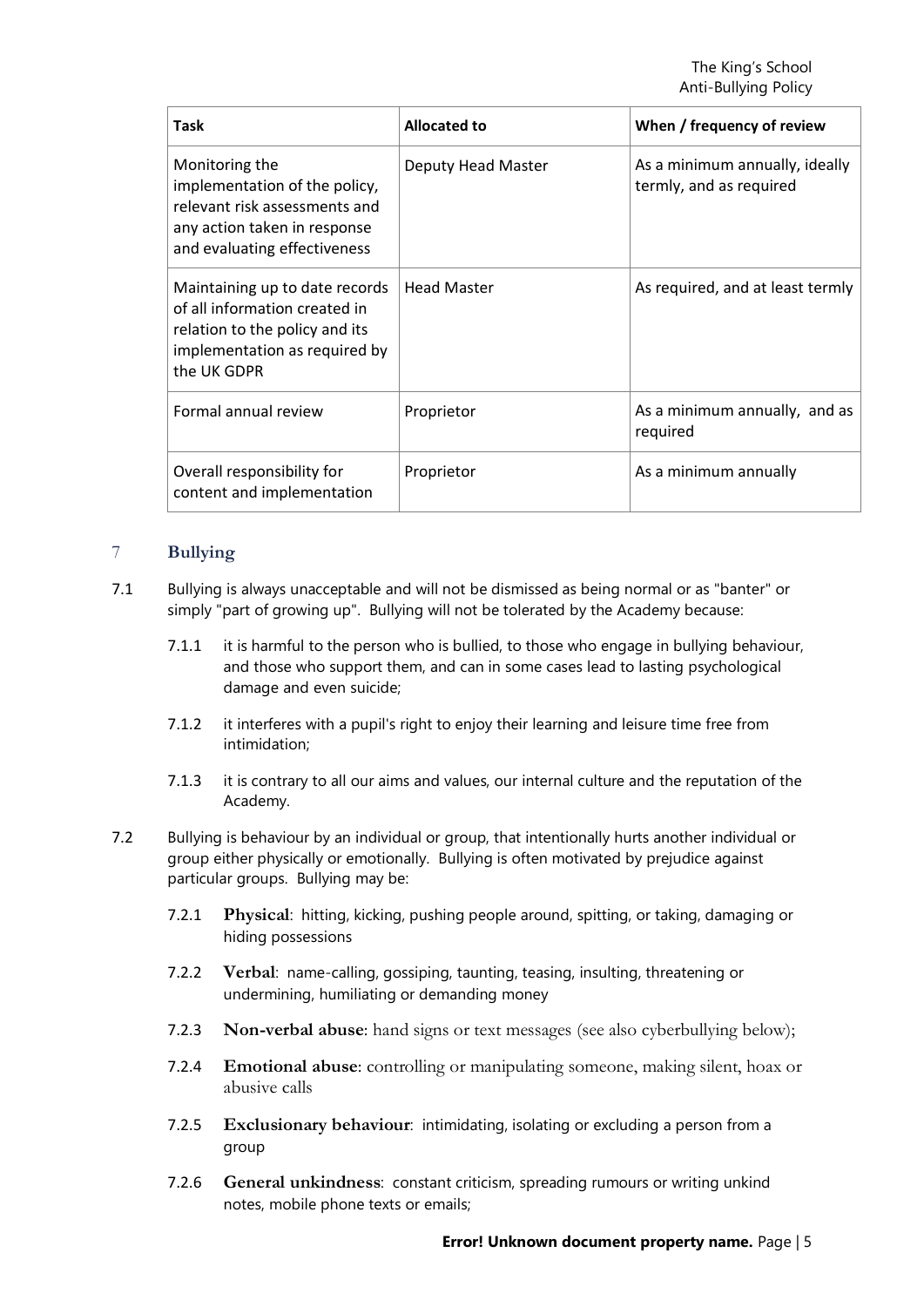- 7.2.7 **Low level disruptive behaviour:** wearing "banter" and "horseplay" over a prolonged period of time;
- 7.2.8 **Cyberbullying:** bullying that takes place using technology. This may include bullying through the use of mobile electronic devices, social media or gaming sites. See [Appendix 1](#page-15-0) to this policy for guidance for pupils about cyberbullying. The Academy's separate Acceptable Use Policy for Pupils sets out the Academy's policy and expectations on the use of technology including mobile electronic devices.
- 7.2.9 **Harmful sexual behaviours**: includes sexual harassment and sexual violence:
	- (a) **sexual harassment**: unwanted conduct of a sexual nature that can occur online and offline. It can include but is not limited to:
		- (i) sexual comments, such as telling sexual stories, making lewd comments, making sexual remarks about clothes and appearance and calling someone sexualised names;
		- (ii) sexual jokes or taunting;
		- (iii) physical behaviour such as deliberately brushing against someone, interfering with their clothes, displaying pictures, photos or drawings of a sexual nature;
		- (iv) online sexual harassment which may include: non-consensual sharing of sexual images and videos (sharing of nudes or semi nudes images and videos, otherwise known as sexting or youth produced sexual imagery); inappropriate sexual comments on social media; exploitation; coercion and threats; upskirting.

Incidences of sexual harassment will be investigated to ensure they are not part of a wider pattern of sexual harassment and / or sexual violence.

- (b) **sexual violence**: sexual offences under the Sexual Offences Act 2003, specifically rape, assault by penetration and sexual assault.
- 7.3 Bullying may also be prejudice-based or discriminatory in nature:
	- 7.3.1 sexist, related to a person's sex or gender reassignment;
	- 7.3.2 racist, or regarding someone's religion, belief or culture;
	- 7.3.3 related to a person's sexual orientation ( homophobic bullying);
	- 7.3.4 related to pregnancy and maternity;
	- 7.3.5 related to a person's home circumstances;
	- 7.3.6 related to a person's disability, special educational needs, learning difficulty, health or appearance, or
	- 7.3.7 related to a person's age.
- 7.4 Racial, sexual, transphobic or homophobic bullying and bullying someone because they have a disability are also hate crimes.
- 7.5 Not all bullying is deliberate or intended to hurt. Some individuals may see their hurtful conduct as "teasing" or "a game" or "for the good of" the other person. These forms of bullying are equally unacceptable but may not be malicious and can often be corrected quickly with advice and without disciplinary sanctions. If left unchallenged or dismissed low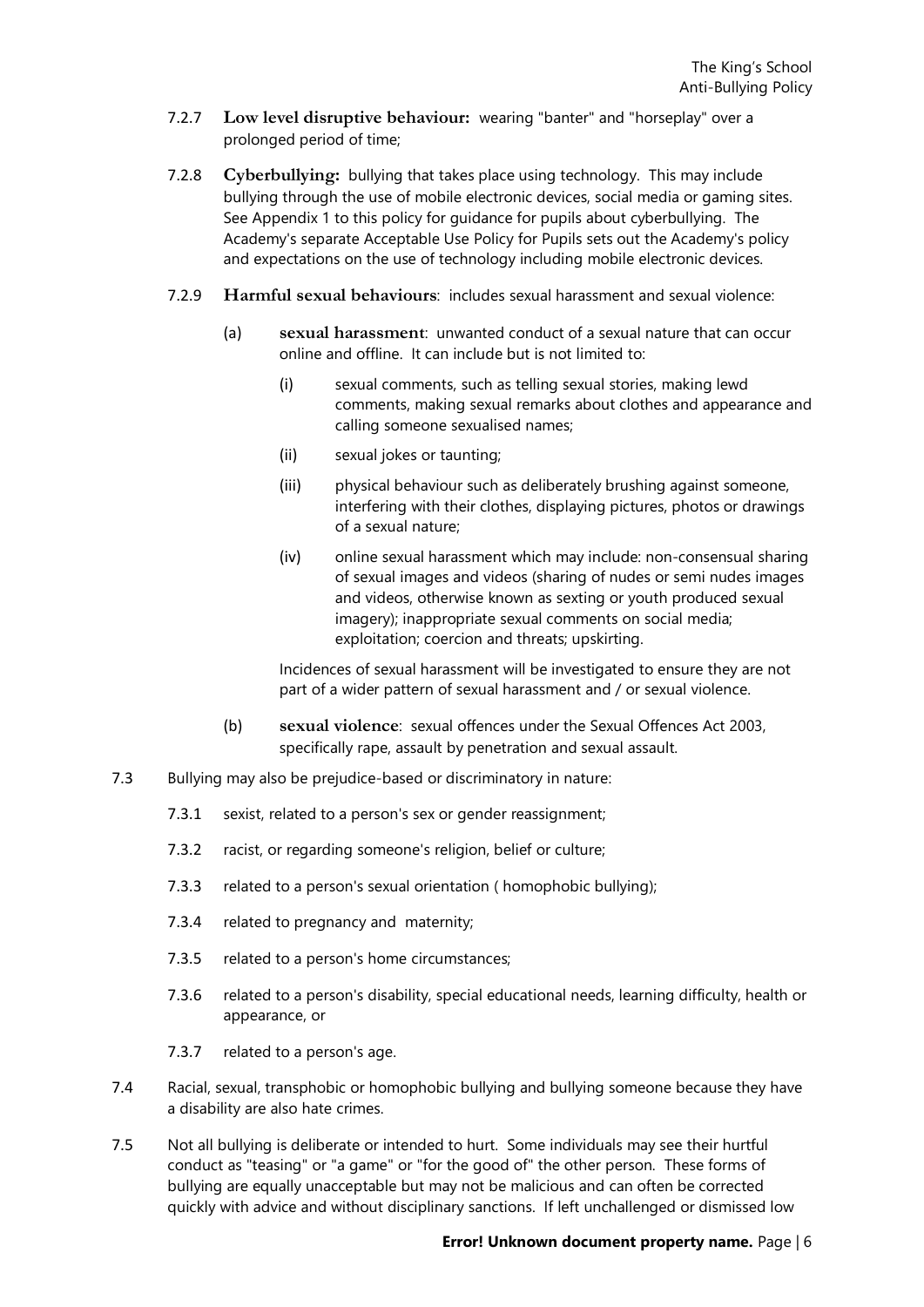level disruption can have a wearing, and significant impact on targeted individuals exposed to such behaviour.

7.6 A person who makes a physical or sexual assault on another, or who steals or causes damage to the property of another, commits a criminal offence. Bullying may also be regarded as threatening behaviour or harassment which can be either a criminal offence or a civil wrong. Certain acts of voyeurism (e.g. upskirting, which typically involves taking a picture under a person's clothing without them knowing, with the intention of viewing parts of their body or clothing not otherwise visible, to obtain sexual gratification, or cause the victim humiliation distress or alarm) are criminal offences. Misuse of electronic communications could also be a criminal offence, for example it is an offence to send an electronic communication (such as a text message or email) to another person with the intent to cause distress or anxiety.

#### 7.7 **Safeguarding:**

- 7.7.1 Some behaviour by a pupil towards another may be of such a nature that safeguarding concerns are raised. Such behaviour may include bullying (including cyberbullying and prejudiced-based bullying), causing physical harm, initiation / hazing type violence and rituals, sharing sexual images, upskirting, or any form of sexual harassment or violence.
- 7.7.2 The Academy's policy and procedures with regard to peer on peer abuse are set out in the Academy's Safeguarding and Child Protection Policy and procedures. Concerns about a pupil's welfare because they are the victim or perpetrator of bullying behaviour must be reported in accordance with the Safeguarding and Child Protection Policy and procedures and appropriate action taken, taking into account the local Safeguarding Partners' threshold document.
- 7.7.3 The Academy will always treat a bullying incident as giving rise to a child protection concern when there is reasonable cause to believe that a child (whether victim or perpetrator) is suffering or likely to suffer significant harm.

#### <span id="page-6-0"></span>8 **Anti-bullying culture and systems**

- 8.1 It is everyone's responsibility to ensure, whatever the circumstances, that no-one becomes a victim of bullying. A person may be vulnerable to bullying because of their age, physical appearance, nationality, colour, sex, sexual orientation, gender reassignment, religion or belief, culture or special educational need or, disability, home circumstances or because they are new in the Academy, appears to be uncertain or has no friends. They may also become a target because of an irrational decision by a bully.
- 8.2 Our expectation of all members of the school community is that:
	- 8.2.1 everyone will uphold the Academy's policies on behaviour and discipline;
	- 8.2.2 a pupil or a member of staff or volunteer who witnesses or hears of an incident of bullying will report it in accordance with the terms of this policy;
	- 8.2.3 a complaint of bullying will always be taken seriously;
	- 8.2.4 no-one will tolerate unkind actions or remarks or stand by when someone else is being bullied.
- 8.3 In the Academy and in every year group:
	- 8.3.1 discriminatory and offensive words and behaviour are treated as unacceptable;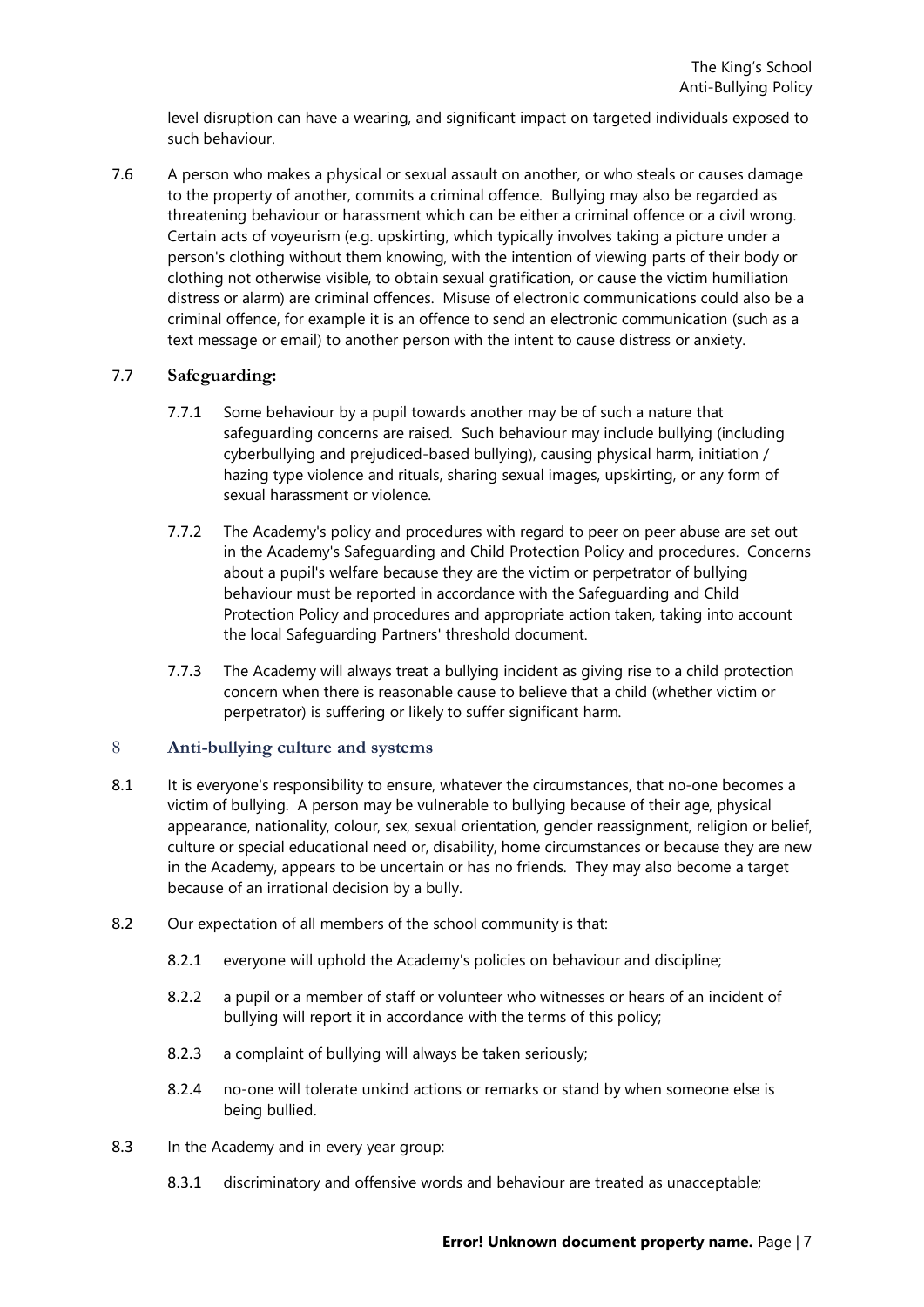- 8.3.2 positive attitudes are fostered towards people with any protected characteristic including those who are disabled and towards ethnic, religious, cultural and linguistic groups within and outside the Academy;
- 8.3.3 positive attitudes are fostered towards gender and sexuality differences through the curriculum and tutorials; and
- 8.3.4 incidents of bullying which are based on protected characteristics will be distinguished in the School's records.

#### 8.4 **Proprietor**

- 8.4.1 The Proprietor has overall responsibility for promoting and safeguarding the welfare of pupils at the Academy, ensuring that those in leadership and management positions actively promote pupil well-being. This includes ensuring that policies and procedures are in place and implemented effectively to:
	- (a) minimise the risk of bullying at the Academy so that pupils and staff feel safe and secure;
	- (b) intervene early in low-level disruption to prevent negative behaviours escalating;
	- (c) deal swiftly with allegations and incidents of bullying at the Academy so that pupils and staff feel confident that all incidents will be dealt with appropriately;
	- (d) consider incidences of sexual harassment in broad terms so that it is challenged in order to prevent the normalisation of behaviours which can provide an environment that may lead to sexual violence.

#### 8.5 **Staff**

- 8.5.1 Through their training and experience, members of staff and volunteers are expected to promote an anti-bullying culture by:
	- (a) celebrating achievement;
	- (b) anticipating problems and providing support;
	- (c) adopting a proactive interactive approach to bullying by gathering intelligence about issues between pupils which might provoke conflict and developing strategies to prevent bullying occurring in the first place;
	- (d) disciplining perpetrators fairly, consistently and reasonably, taking into account any special educational needs or disabilities of the pupil, taking into account the motivations and any underlying safety concerns of the perpetrator and providing support as appropriate;
	- (e) making opportunities to listen to pupils;
	- (f) acting as advocates of pupils.
- 8.5.2 Members of staff and volunteers are vigilant at all times but particularly:
	- (a) at the start and end of the school day when pupils arrive and leave the site;
	- (b) before lessons;
	- (c) in the queue for the dining hall and in the dining hall itself;
	- (d) in school corridors;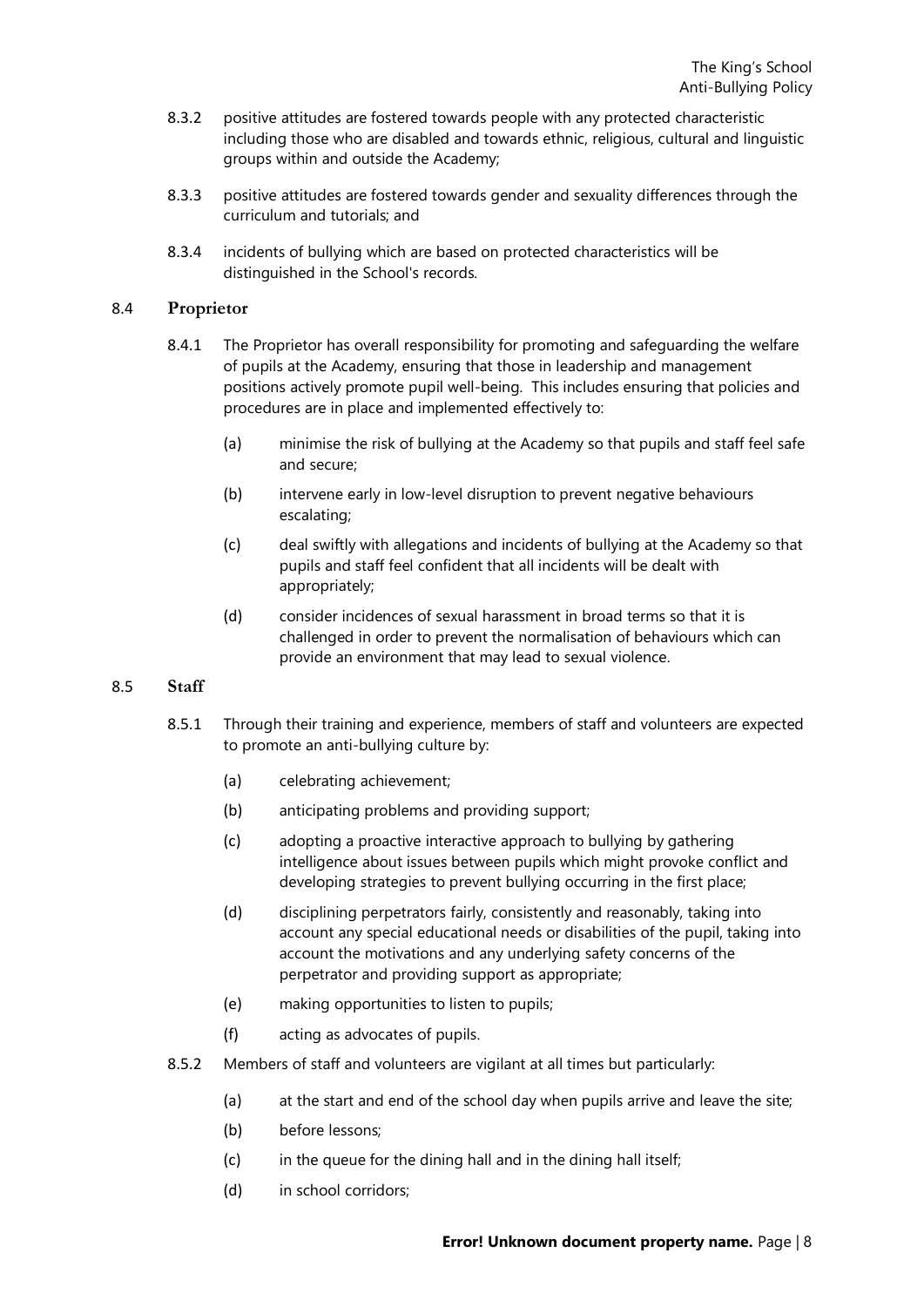- (e) on Academy transport / school trips.
- 8.5.3 Bullying is regularly discussed in staff meetings. The result of these meetings is to feedback information about friendship patterns, particular incidents, any pupil who seems to be isolated, any growing "power base" and any known conflict between pupils so that strategies can be developed to prevent bullying incidents.

#### 8.6 **Pupils**

- 8.6.1 Through the Academy's pastoral care systems, pupils are informed and taught that bullying will not be tolerated in the Academy. They are encouraged:
	- (a) to celebrate the effort and achievements of others;
	- (b) to hold and promote positive attitudes;
	- (c) to feel able to share problems with staff;
	- (d) to turn to someone they trust, if they have a problem;
	- (e) not to feel guilty about airing complaints;
	- (f) to be kind, considerate and tolerant towards others;
	- (g) to be aware of the impact their behaviour can have on others;
	- (h) to challenge their peers if they are unkind to others;
	- (i) to celebrate the diversity of others;
	- (j) to use technology safely and securely and to be aware of the risks and impact of the use of technology on themselves and others.
- 8.6.2 Measures are taken throughout each year to educate pupils about bullying and this policy. These measures include:
	- (a) the PSHE and relationships and sex education curriculum includes lessons on bullying;
	- (b) the Academy community will challenge stereotypical opinions so negative views are not perpetuated e.g. misogyny;
	- (c) anti-bullying posters placed around the Academy;
	- (d) anti-bullying messages are given in assemblies;
	- (e) online safety is a key aspect of all areas of the curriculum. Parents are informed about online safety issues and the Academy's strategies to safeguard pupils through correspondence and. See the Academy's Online Safety Policy for further information about the Academy's online safety strategy;
- 8.6.3 The Academy recognises that children with special educational needs and disabilities can face additional safeguarding challenges, including the potential to be disproportionately impacted by behaviours such as bullying, without outwardly showing any signs. The Academy will consider extra pastoral support for pupils with special educational needs and disabilities, as required.

#### 8.7 **Parents**

8.7.1 The Academy will take active measures to promote an anti-bullying culture and message to Parents that bullying amongst pupils or towards staff will not be tolerated by the Academy.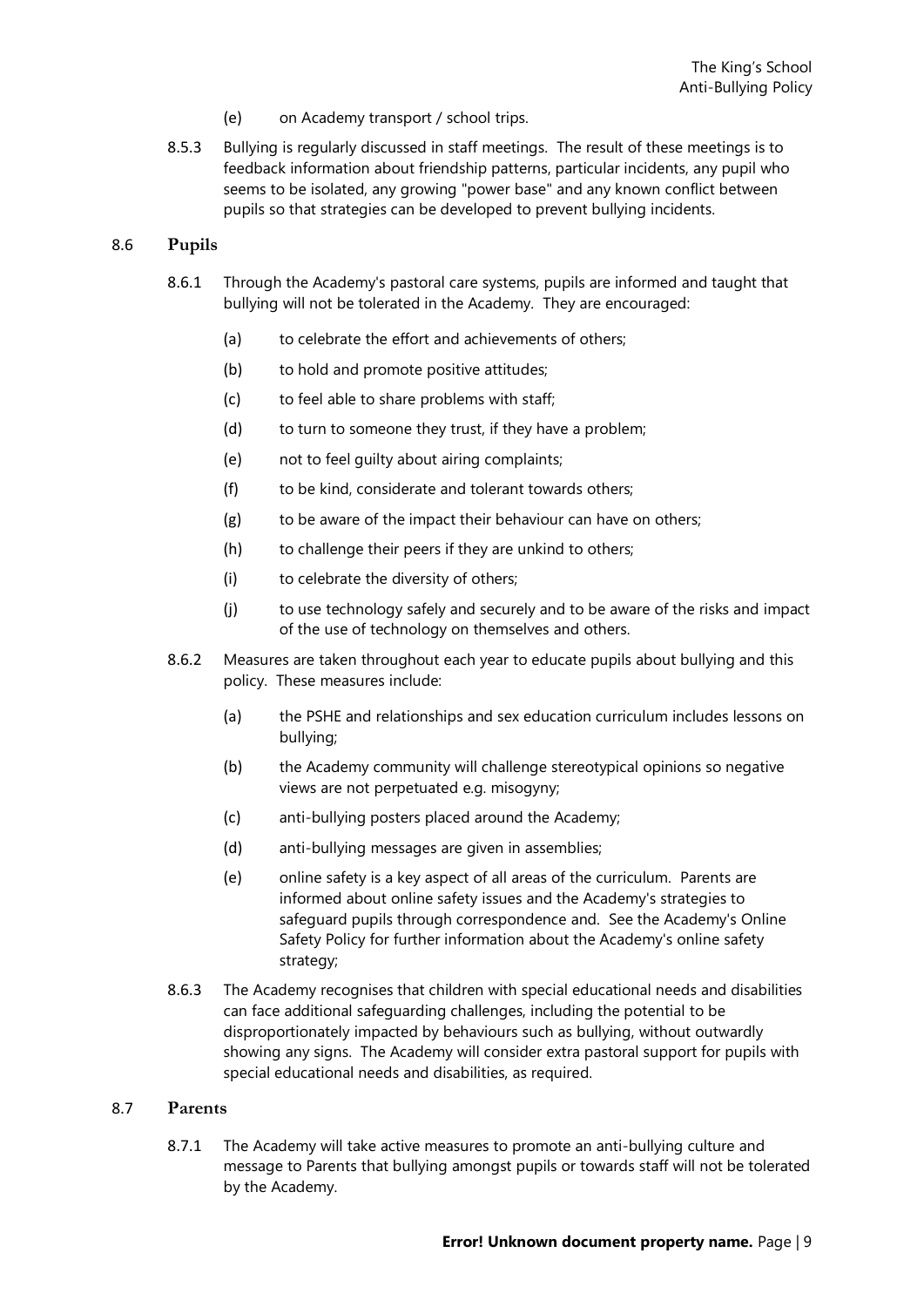#### <span id="page-9-0"></span>9 **Reporting concerns**

#### 9.1 **Pupils**

- 9.1.1 A pupil who is being bullied, or who is worried about another pupil being bullied, should tell someone without delay and can do so in several ways. They can:
	- (a) tell their Parents, Form Tutor or any member of staff or volunteer at the Academy or a responsible older pupil;
	- (b) report through the link on SharePoint.
	- (c) contact Childline (0800 1111).

#### 9.2 **Parents**

9.2.1 Parents who are concerned that their child is being bullied should inform their child's Form Tutor without delay.

#### 9.3 **Staff**

- 9.3.1 A member of staff or volunteer who learns of alleged bullying behaviour should:
	- (a) respond quickly and sensitively by offering advice, support and reassurance to the alleged victim;
	- (b) listen carefully and keep an open mind;
	- (c) not ask leading questions;
	- (d) reassure the child but not give a guarantee of confidentiality;
	- (e) report the allegation to the pupil's Head of Yea] as soon as possible;
- 9.3.2 The pupil's Head of Year must inform the Deputy Head Master and contact the relevant Form Tutor to agree on a strategy for dealing with the matter.
- 9.3.3 If the alleged bullying behaviour raises a safeguarding concern, the matter should be reported in accordance with the Academy's Safeguarding and Child Protection Policy and procedures before further investigation is carried out. In the case of bullying potentially involving harmful sexual behaviours, staff will follow guidance set out in Part 5 of KCSIE.
- 9.3.4 This policy focuses mainly on the bullying of pupils by pupils although it is recognised that a staff member could be a victim of and on occasion may be perceived to be the perpetrator of bullying behaviour. The bullying of staff, whether by pupils, Parents or other colleagues, is unacceptable. Staff members who are concerned about being bullied or harassed should refer to the Academy's Staff Handbook. Pupils and Parents who feel that a member of staff is bullying should report this in accordance with the procedures set out above.

#### <span id="page-9-1"></span>10 **Why incidents might not be reported**

- 10.1 There are many reasons why a pupil who has suffered bullying may be reluctant to report it. They may become demoralised and may think, for example:
	- 10.1.1 it is telling tales;
	- 10.1.2 they won't believe me because the person I am complaining about is popular and I am not, and I will become even more unpopular;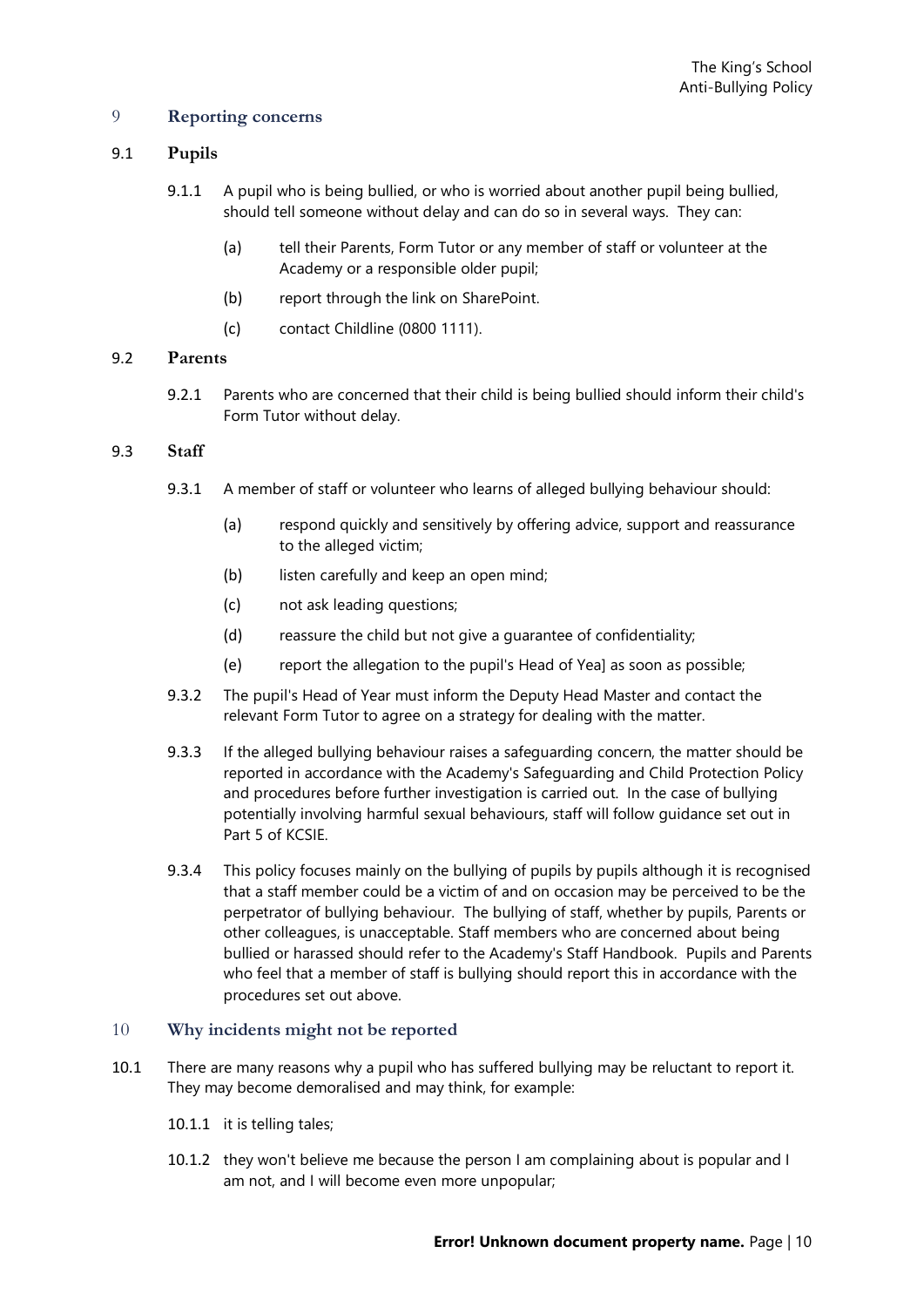- 10.1.3 the things they are saying and doing are too embarrassing to discuss with an adult;
- 10.1.4 it is all my fault anyway for being overweight / too studious, etc.;
- 10.1.5 there are too many of them; there is nothing the staff can do;
- 10.1.6 it will get back to my Parents and they will think less of me;
- 10.1.7 I will just try and toughen up and grow a thicker skin;
- 10.1.8 I will lie low and not draw attention to myself;
- 10.1.9 this is a normal part of growing up and going to school.
- 10.2 There are also reasons why a pupil who has witnessed or learned of bullying behaviour may not want to make a report. They may think:
	- 10.2.1 it is "grassing" and I will become unpopular;
	- 10.2.2 it is not my concern anyway;
	- 10.2.3 I don't like the victim and I would find it embarrassing to be associated with him.
- 10.3 Any of these responses would be contrary to our culture at the Academy. When we implement this policy we encourage every pupil (and their Parents) to understand that:
	- 10.3.1 every complaint of bullying will be taken seriously;
	- 10.3.2 members of staff and volunteers will deal with a complaint correctly and effectively in accordance with their experience and the training they have received;
	- 10.3.3 there is a solution to nearly every problem of bullying;
	- 10.3.4 a pupil who complains will receive support and advice and in many cases the problem can be dealt with on a no-names basis;
	- 10.3.5 the primary aim will be for the bullying to cease, not the punishment of the bully unless this is necessary;
	- 10.3.6 we may need to support the bully as well so we can address the causes of bullying behaviour.

#### <span id="page-10-0"></span>11 **Assessment of concerns**

- 11.1 The pupil's Head of Year will normally see the victim and (unless the case is very serious) any witnesses without delay and form an initial view of the allegation. The assessment will consider:
	- 11.1.1 the nature of the incident(s): physical? sexual? verbal? exclusionary? etc.
	- 11.1.2 is it a 'one-off' incident involving an individual or a group?<sup>1</sup>
	- 11.1.3 is it part of a pattern of behaviour by an individual or a group?

 $1$  The Academy will be alert to and take action in response to single incidents where necessary and make appropriate records in order to assist it to spot patterns and to ensure the single incident does not become the first of a series.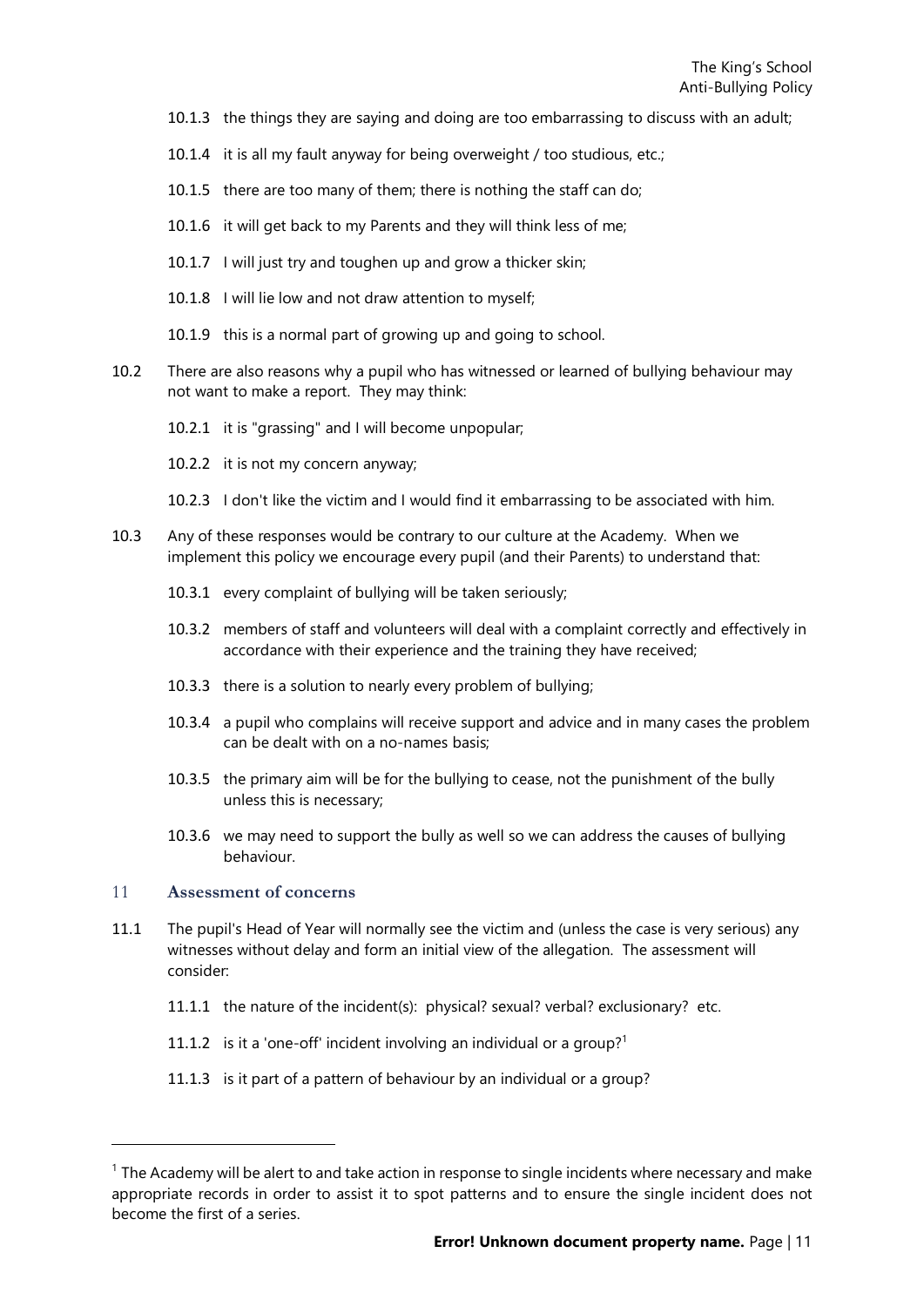- 11.1.4 has physical injury been caused?
- 11.1.5 who should be informed: the Deputy Head Master? the Parents? the Academy's Designated Safeguarding Lead? children's social care? the police?
- 11.1.6 can the alleged bully be questioned without disclosing the victim's identity?
- 11.1.7 what is the likely outcome if the allegation proves to be correct?
- 11.2 At this stage, the possible outcomes for an incident which is not too serious include:
	- 11.2.1 there has been a misunderstanding which can be explained sympathetically to the alleged victim with advice to the alleged bully; or
	- 11.2.2 the complaint is justified in whole or in part, and further action will be needed.
- 11.3 If at any stage the alleged bullying behaviour raises a safeguarding concern, the Academy's Safeguarding and Child Protection Policy and procedures should be followed before further investigation is carried out. This will always be the case where sharing nude or semi-nude images or videos / sexting or other harmful sexual behaviours are involved. Where bullying allegedly involves youth produced sexual imagery, staff will not view or forward sexual imagery reported to them and will follow the Academy's policy on sharing nude and seminude images as set out in the Academy's Safeguarding and Child Protection Policy and procedures.
- 11.4 Otherwise, in cases where the pupil's Head of Year believes that serious bullying behaviour has occurred involving a pupil or has recurred after warnings have been given to the "bully" he / she will refer the matter to the Deputy Head Master.
- 11.5 The Deputy Head Master will:
	- 11.5.1 interview the alleged victim, bully and any witnesses separately, in order to establish the facts of the case. They may decide to ask another senior member of staff to be present; and
	- 11.5.2 send a summary of their findings to the Head Master and other relevant staff.
- 11.6 Together with the Head Master and the Deputy Head Master will decide on the action to be taken in accordance with this policy.
- 11.7 The Deputy Head Master will notify the Parents of the victim and bully giving them details of the case and the action being taken. Such action may include further investigation and action in accordance with the Academy's Behaviour and Discipline Policy.

#### <span id="page-11-0"></span>12 **Response to concerns**

- 12.1 When a complaint of bullying behaviour is upheld, the range of responses may include one or more of the following:
	- 12.1.1 consideration as to whether the bullying incident should be addressed as a safeguarding concern and if so, the Academy's Safeguarding and Child Protection Policy and procedures will be followed;
	- 12.1.2 advice and support for the victim and, where appropriate, establishing a course of action to help the victim, including support from external services where appropriate;
	- 12.1.3 advice and support to the bully in trying to change their behaviour. This may include clear instructions and a warning or final warning;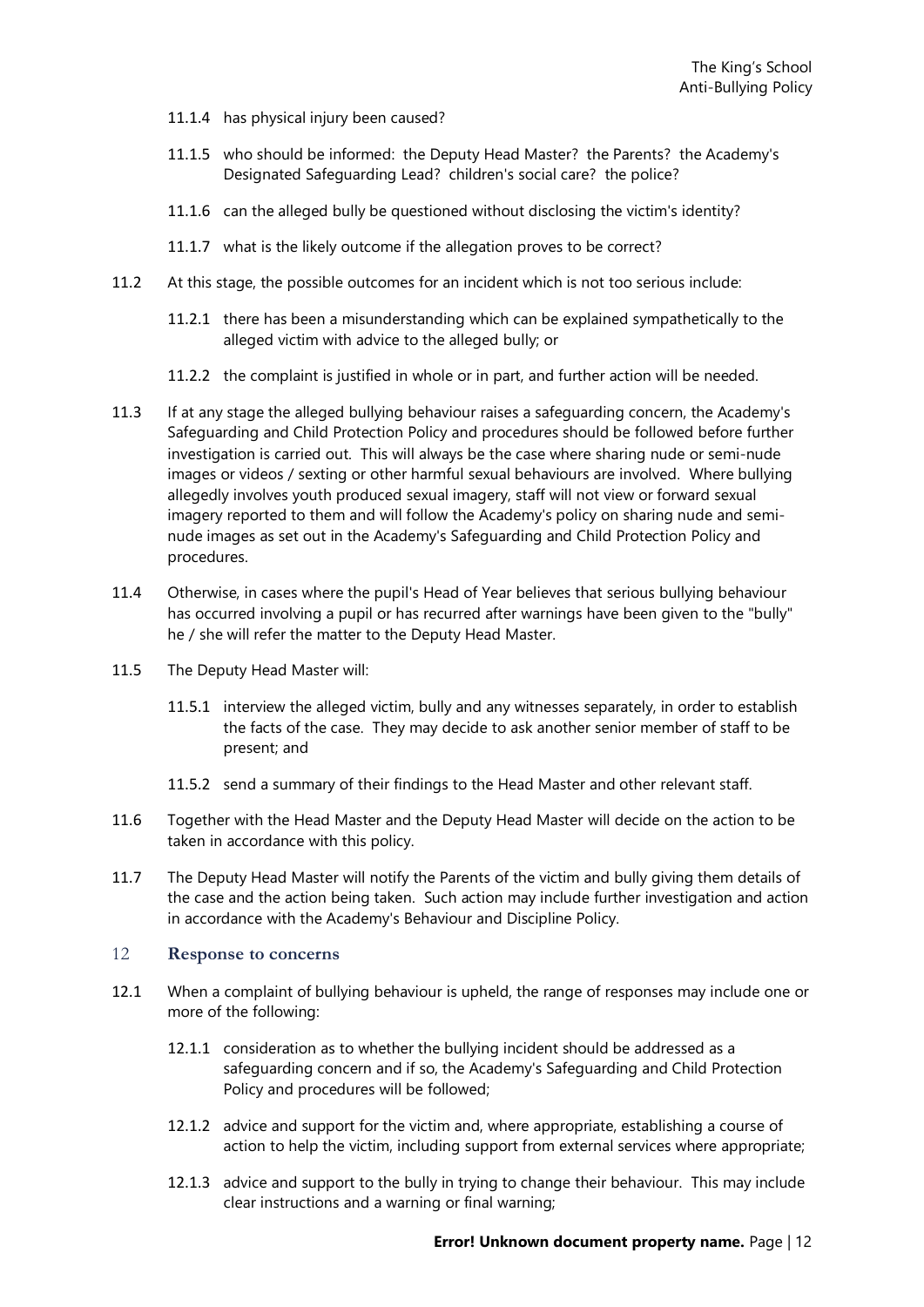- 12.1.4 consideration of the motivation behind the bullying behaviour and whether external services should be used to tackle any underlying issues of the bully which contributed to the bullying behaviour. If these considerations give rise to safeguarding concerns relating to the bullying, the Academy's Safeguarding and Child Protection Policy and procedures will be followed;
- 12.1.5 a supervised meeting between the bully and the victim to discuss their differences and the ways in which they may be able to avoid future conflict (only with the victim's express agreement);
- 12.1.6 a disciplinary sanction against the bully, in accordance with the Academy's Behaviour and Discipline Policy. In a very serious case or a case of persistent bullying, a pupil may be permanently excluded in accordance with the Academy's Behaviour and Discipline Policy]. Any disciplinary action will be applied fairly, consistently and reasonably, taking into account any special educational needs or disabilities and the needs of vulnerable pupils;
- 12.1.7 action to break up a "power base";
- 12.1.8 confiscation of mobile electronic devices, increased monitoring procedures or limiting access to the Academy's internet and email facilities if cyberbullying (see also the Academy's Acceptable Use Policy for Pupils);
- 12.1.9 moving either the bully or victim to another form group after consultation with the pupil, their Parents and the relevant staff;
- 12.1.10 involving children's social care or the police;
- 12.1.11 notifying the Parents of one or both pupils about the case and the action which has been taken;
- 12.1.12 such other action as may appear to the Head Master to be appropriate.
- 12.2 The position should be monitored for as long as necessary thereafter. Action may include:
	- 12.2.1 sharing information with some or all colleagues and with pupils in the Form / Year / House so that they may be alert to the need to monitor certain pupils closely;
	- 12.2.2 ongoing counselling and support;
	- 12.2.3 vigilance;
	- 12.2.4 mentioning the incident at meetings of staff;
	- 12.2.5 reviewing vulnerable individuals and areas of the Academy.

#### <span id="page-12-0"></span>13 **Supporting those severely impacted by bullying**

- 13.1 The Academy recognises that removing bullied pupils from the Academy is disruptive and can make it difficult to reintegrate. The Academy understands in some circumstances however, the consequences of being bullied may have had a severe impact on a pupil's social, emotional or mental health and may have impacted seriously on a pupil's ability to learn.
- 13.2 The Academy will do all that is reasonably possible to ensure bullied pupils continue to attend the Academy and maintain their educational progression by putting in place proportionate short term alternative on-site provision plans where necessary.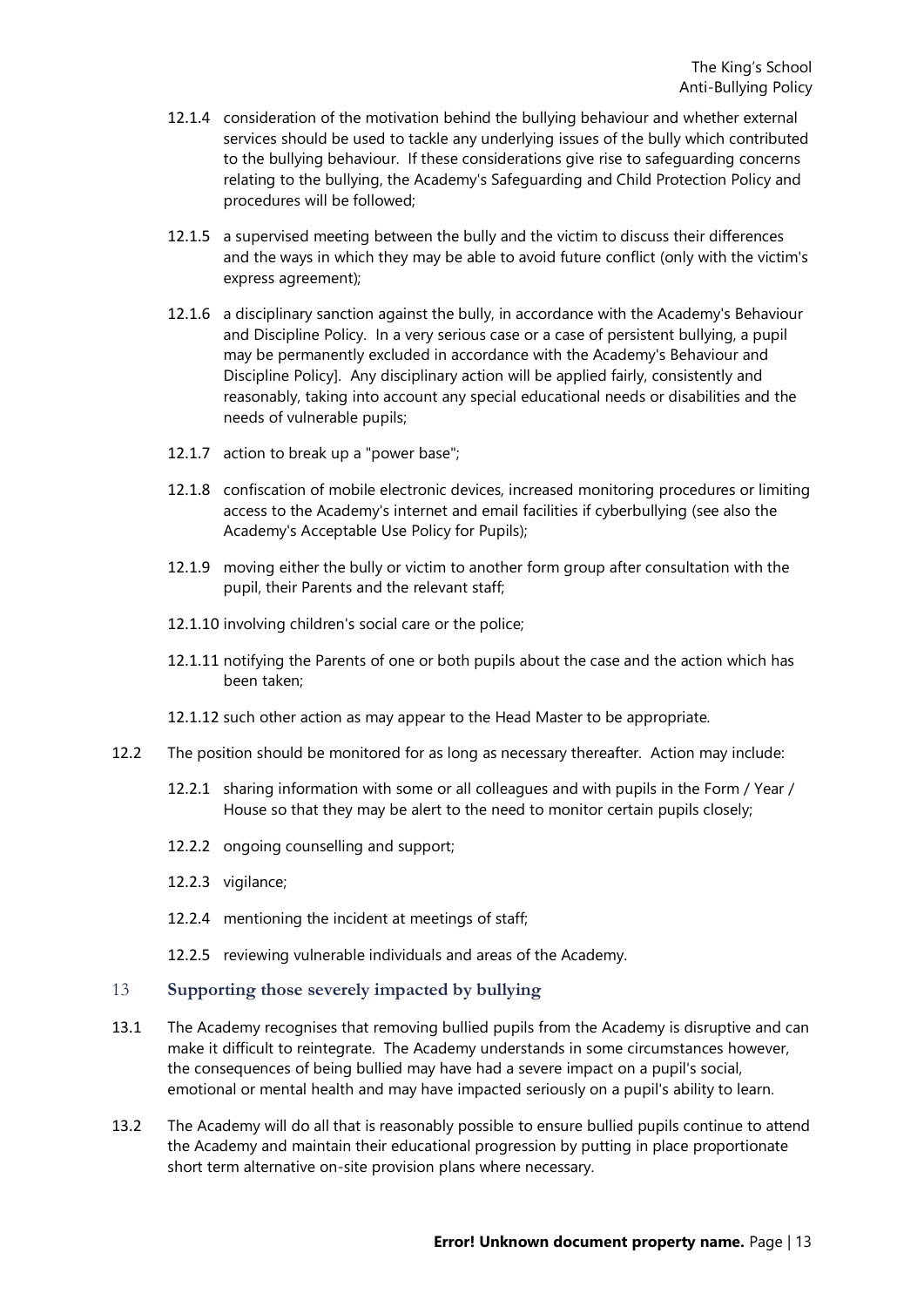13.3 If the pupil is considered to have significantly greater difficulty learning than the majority of those the same age, because of the impact of the bullying the Academy will consider whether the pupil will benefit from being assessed for special educational needs (**SEN**).

#### <span id="page-13-0"></span>14 **Training**

#### 14.1 **Staff**

- 14.1.1 The Academy ensures that regular guidance and training is arranged on induction and at regular intervals thereafter so that staff and volunteers understand what is expected of them by this policy and have the necessary knowledge and skills to carry out their roles especially:
	- (a) having an understanding of the groups who may be more vulnerable to bullying;
	- (b) awareness of the risk and indications of bullying, and how to deal with cases;
	- (c) counselling skills (including bereavement);
	- (d) awareness of the risks of peer-on-peer abuse including sexual violence and sexual harassment and how bullying may give rise to safeguarding concerns.
- 14.1.2 The level and frequency of training depends on role of the individual member of staff.
- 14.1.3 The Academy maintains written records of all staff training.

#### 14.2 **Pupils**

14.2.1 we emphasise with older pupils the role which is expected of them in setting a good example and being helpful to younger pupils and each other.

#### <span id="page-13-1"></span>15 **Risk assessment**

- 15.1 Where a concern about a pupil's welfare is identified, the risks to that pupil's welfare will be assessed and appropriate action will be taken to reduce the risks identified.
- 15.2 The format of risk assessment may vary and may be included as part of the Academy's overall response to a welfare issue, including the use of individual pupil welfare plans (such as behaviour, healthcare and education plans, as appropriate). Regardless of the form used, the Academy's approach to promoting pupil welfare will be systematic and pupil focused.
- 15.3 The Head Master has overall responsibility for ensuring that matters which affect pupil welfare are adequately risk assessed and for ensuring that the relevant findings are implemented, monitored and evaluated.
- 15.4 Day to day responsibility to carry out risk assessments under this policy will be delegated to the Deputy Head Master who has been properly trained in, and tasked with, carrying out the particular assessment.

#### <span id="page-13-2"></span>16 **Record keeping**

- 16.1 All records created in accordance with this policy are managed in accordance with the Academy's policies that apply to the retention and destruction of records.
- 16.2 The Academy's staff maintain records of the welfare and development of individual pupils. Every complaint or report of bullying is recorded centrally and monitored to enable patterns to be identified, both in relation to individual pupils and across the Academy as a whole and to evaluate the effectiveness of the Academy's approach.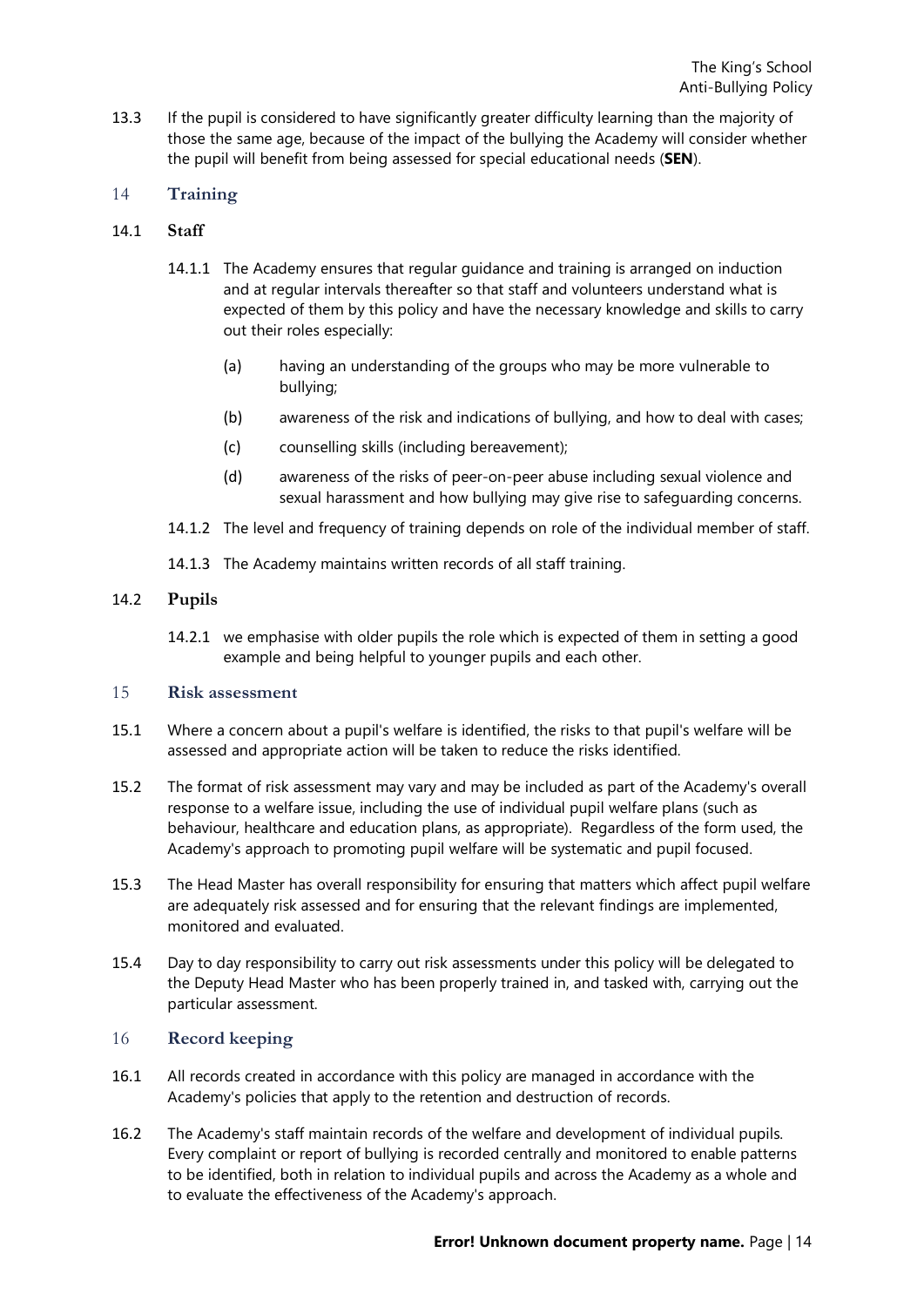- 16.3 The Deputy Head Master will maintain a centralised record of all allegations or reports of bullying, including details of those involved and the action taken.
- 16.4 The Deputy Head Master will monitor the centralised record of bullying incidents on a regular basis to identify patterns in behaviour and the effectiveness of the Academy's anti-bullying procedures.
- 16.5 The information created in accordance with this policy may contain personal data. The Academy's use of this personal data will be in accordance with data protection law. The Academy has published privacy notices on its website which explain how the Academy will use personal data.

#### <span id="page-14-0"></span>17 **Version control**

| Date of adoption of this policy     | December 2018 |
|-------------------------------------|---------------|
| Date of last review of this policy  | February 2022 |
| Date for next review of this policy | February 2023 |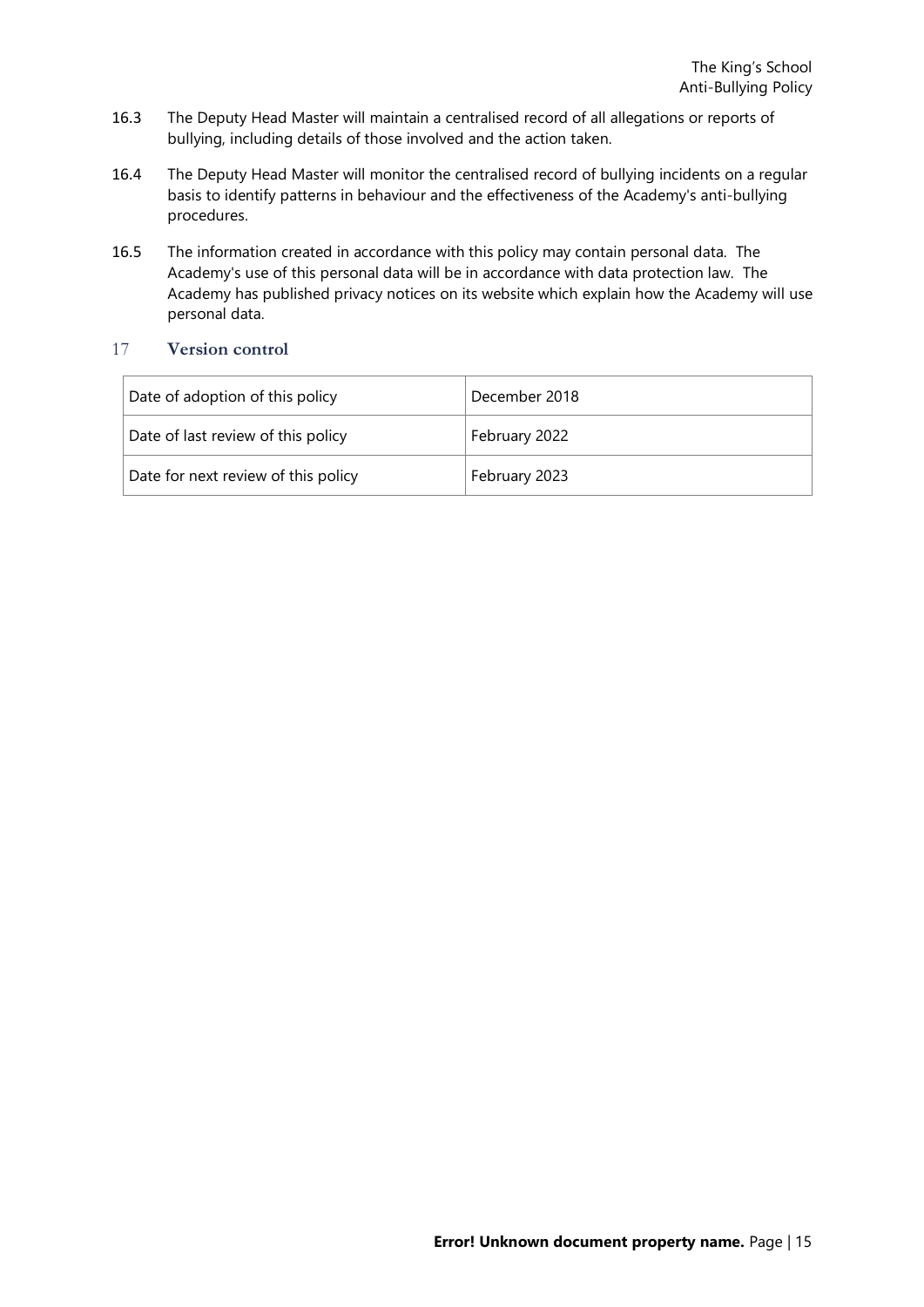#### <span id="page-15-0"></span>**Appendix 1 Cyberbullying: Guidance for Pupils**

- 1 Cyberbullying is bullying that takes place using technology.
- 1.1 It can take the form of many behaviours including:
	- (a) Harmful messages (text, instant, email)
	- (b) impersonating another person online
	- (c) sharing private messages
	- (d) uploading photographs or videos of another person that leads to shame and embarrassment
	- (e) creating hate websites/social media pages
	- (f) excluding people from online groups
- 2 Pupils should remember the following:
- 2.1 use the security settings when using technology;
- 2.2 regularly change your password and keep it private:
- 2.3 always respect others be careful what you say online and what images you send;
- 2.4 think before you send whatever you send can be made public very quickly and could stay online forever;
- 2.5 if you or someone you know are being cyberbullied, tell someone. You have the right not to be harassed or bullied online. Tell an adult you trust - your Parents , any member of staff or volunteer, or a helpline such as ChildLine on 0800 1111;
- 2.6 don't retaliate or reply online;
- 2.7 save the evidence learn how to keep records of offending messages, pictures or online conversations. Ask someone if you are unsure how to do this. This will help to show what is happening and can be used by the Academy to investigate the matter;
- 2.8 block the bully. Most social media websites and online or mobile services allow you block someone who is behaving badly;
- 2.9 don't do nothing if you see cyberbullying going on, support the victim and report the bullying.
- 3 You may find the following websites helpful:
- 3.1 <http://www.childnet.com/young-people>
- 3.2 <https://www.thinkuknow.co.uk/>
- 3.3 <https://www.childline.org.uk/Explore/Bullying/Pages/online-bullying.aspx>
- 3.4 <https://www.saferinternet.org.uk/advice-centre/young-people>
- 3.5 <https://www.disrespectnobody.co.uk/>
- 3.6 [http://www.safetynetkids.org.uk](http://www.safetynetkids.org.uk/)